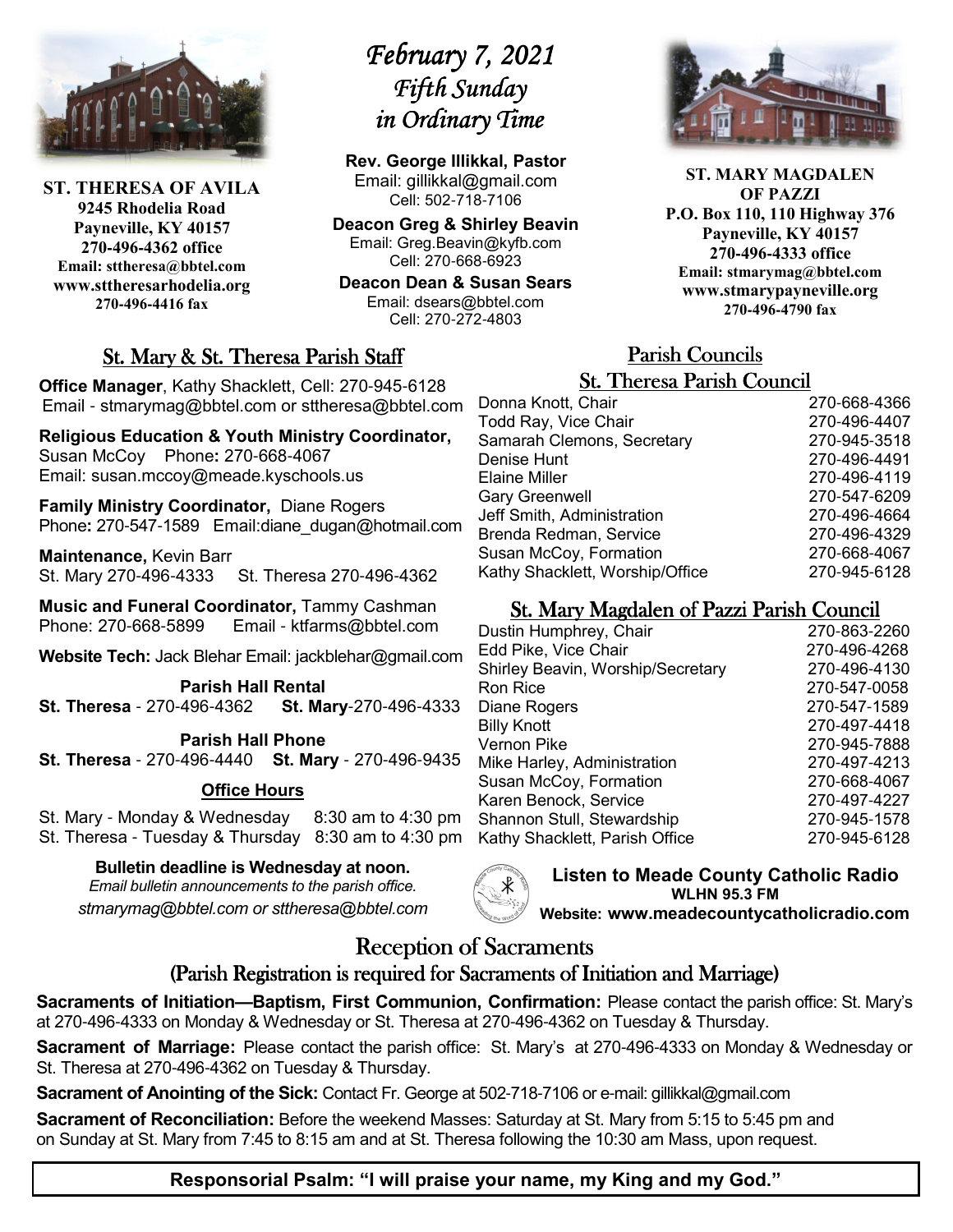#### **Ministers for February 13th & 14th at St. Mary**

**Lectors Sat 6:00 pm** Lorraine Yokie **Sun 8:30 am** Emily Lindsey

At this time we will not be scheduling Eucharistic Ministers or Altar Servers.

We are asked not to have Children's Church until further notice. The weekly worksheets used for Children's Church are available in the back of church for the children to take home.

## **Fatima Statue**

February 7 - Kenny & Lois Fackler February 14 - Bruce & Donna Livers

#### **St. Mary Friday Bingo February 12, 2021**

There will be no bingo on Friday, February 12, 2021 -There is interest in starting bingo back up but volunteers are needed to work. Please call the parish office if you can help.



## Weekend Mass Schedule

**Saturday, 6:00 pm at St. Mary (January through June)**  6:00 pm at St. Theresa (July through December)

**Sunday, 8:30 am at St. Mary Sunday, 10:30 am at St. Theresa**

#### **Ministers for February 14th at St. Theresa Lectors Sun 10:30 am** Nick Mercer

**Attention Lectors:** I'm not sure who is attending each week due to COVID. Please take a minute and sign up for the Sunday of your choice January through June. There is a sign up sheet in the vestibule. Thank you!

At this time we will not be scheduling Eucharistic Ministers or Altar Servers.

We are asked not to have Children's Church until further notice. The weekly worksheets used for Children's Church are available in the back of church for the children to take home.

## **Fatima Statue**

February 7 - Ralph & Elaine Miller

February 14 - Ralph & Elaine Miller

The new sign up sheet for 2021 is now available in the vestibule at St. Theresa. Sign-up for the dates of your choice to have the Fatima Statue in your home.

## **St. Mary Magdalen of Pazzi Church Mass Intentions for the Week**

| Monday    | 8:30 a.m. Bill Whalen +                                                    |
|-----------|----------------------------------------------------------------------------|
| Wednesday | $6:30$ p.m. Fr. Bob Abel +                                                 |
| Saturday  | 6:00 p.m. St. Mary & St. Theresa Parishioners                              |
| Sunday    | 8:30 a.m. George, Julie, Derrick & Tanner Weick,<br>Jeff & Tucker Wimpee + |

## **St. Theresa Church**

## **Mass Intentions for the Week**

| Tuesday  | 8:30 a.m. Joe "Tooter" Speaks +                 |
|----------|-------------------------------------------------|
| Thursday | 8:30 a.m. Lawrence Pike, Ralph, Margaret, James |
|          | & Wade Kullman +                                |
| Sunday   | 10:30 a.m. Rebecca Holbrook Schults +           |

## Stewardship of Treasure

| St. Mary Weekly goal           | 3,684.00 |
|--------------------------------|----------|
| <b>January 31st collection</b> | 2,227.00 |
| OVER/ <b>UNDER</b> weekly goal | 1,457.00 |
| <b>Opportunities for Life</b>  | 130.00   |
| <b>St. Theresa Weekly Goal</b> | 3,076.00 |
| <b>January 31st collection</b> | 3,118.34 |
| <b>OVER/UNDER weekly goal</b>  | 42.34    |
| <b>The Record</b>              | 8.00     |

*Thank you for your stewardship sacrifice… it IS appreciated!*

## What's Happening this Week

## **Sunday, February 7th** *8:30 am Mass at St. Mary*

*10:30 am Mass at St. Theresa*

**Monday, February 8th**

*8:30 am Mass at St. Mary*

*9am*-*1pm, 5pm*-*9pm Eucharistic Adoration at St. Mary 7:00 pm St. Theresa Parish Council Meeting in Johnson Hall* 

**Tuesday, February 9th** *8:30 am Mass at St. Theresa*

*7:00 pm St. Mary Finance Council Meeting at St. Mary*

*8:00 pm St. Theresa Finance Council Meeting at St. Mary*

**Wednesday, February 10th** *6:30 pm Mass at St. Mary 6:30 pm Religious Ed. for grades 4* - *9 in St. Mary Church Confirmation & First Communion Classes in St. Mary Hall* 

**Thursday, February 11th** *8:30 am Mass at St. Theresa*

**Saturday, February 13th** *7:30 am Men's Prayer Group at St. Mary Gathering Space 6:00 pm Mass at St. Mary*

**Sunday, February 14th** *8:30 am Mass at St. Mary*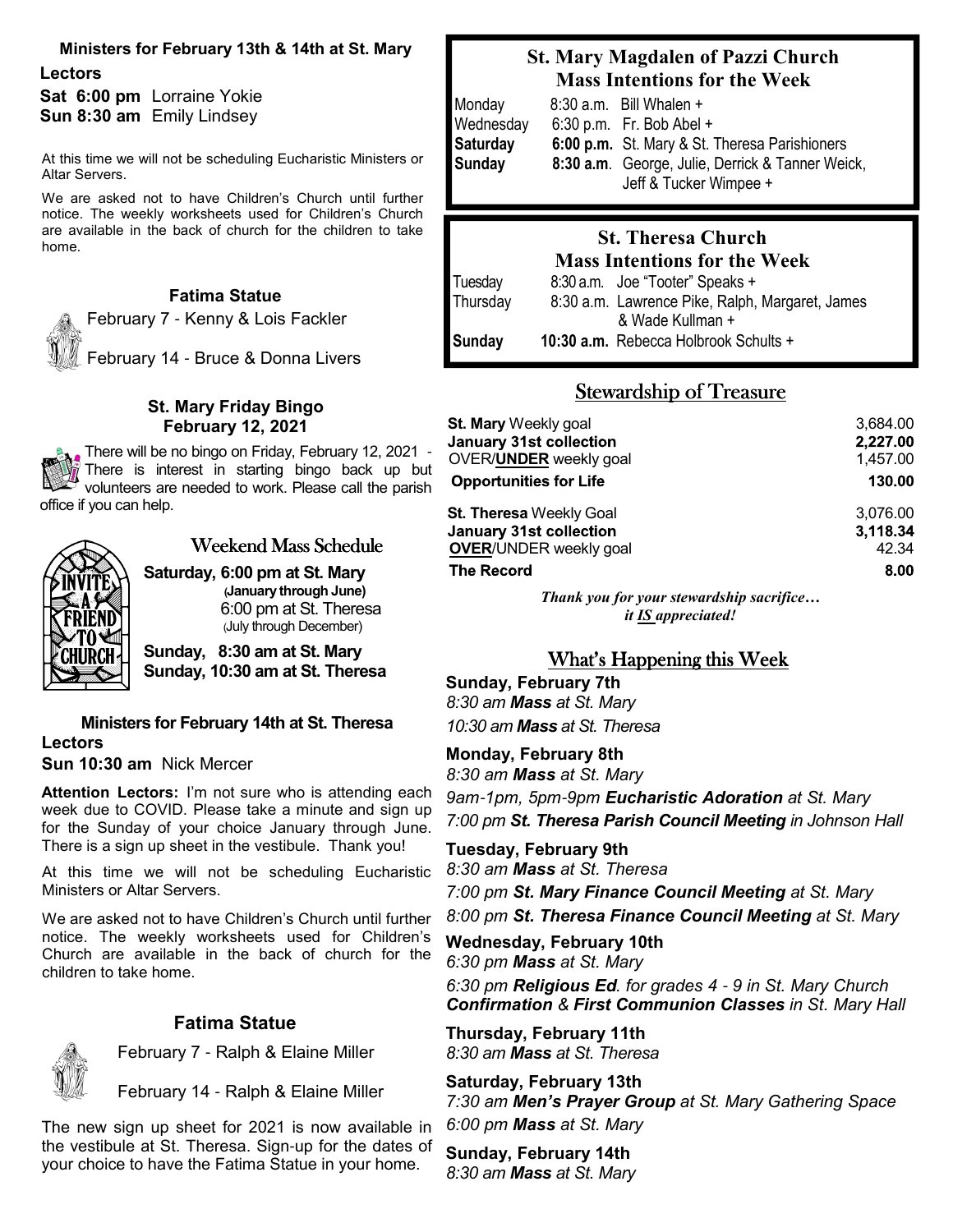## **Improvement Fund**



There was a special offering envelope in your packets for this weekend marked **"Improvement Fund"**. The donations collected in these envelopes GIVING are specifically earmarked for unexpected expenses that might not normally be in the annual budget or major improvement projects needed at our parish. Thank you!

## Upcoming Parish Meetings



February 8th - 7:00 pm **St. Theresa Parish Council Meeting**

February 9th - 7:00 pm **St. Mary Finance Council Meeting**

February 9th - 8:00 pm **St. Theresa Finance Council Meeting**

#### **Discussions**



**Meade County Catholic Radio**-**WLHN 95.3 FM**  has a local talk show **"Discussions"** featuring a The show airs six days a week:

 **5:00 p.m. on Mondays & Fridays 9:00 a.m. on Tuesdays and Thursdays 11:00 a.m. on Wednesdays & Saturday**

Our discussion shows will **hi-lite shows of the past**. And Catholic Radio and the monthly guests can be found.

## 2020 Catholic Services Appeal



Thanks to those who have already responded with a gift to the 2020 Catholic Services Appeal. There is still plenty of time to respond with a gift. Gifts to the www.ArchLou.org/CSA.

> **St. Mary - \$16,910 of \$19,700 goal (86%) Participation goal - 48 of 47 families (102%)**

**St. Theresa - \$12,045 of \$11,600 goal (104%) Participation goal - 35 of 35 families (100%)**

## **Bad Weather Policy**



Just a reminder: For the safety of our parishioners, if there is no school or if school is delayed in Meade County because of bad Hunters Trace, Louisville, KY 40216 roads, then there will not be 8:30 a.m. Mass at

St. Mary or at St. Theresa. On Wednesdays, if there is no school in Meade County, then there will not be 6:30 p.m. Mass at St. Mary, R.C.I.A or Religious Ed. Classes that evening but if school is only delayed and the roads clear, then we will have classes and Wednesday evening Mass. Always **March 23** - **6:30 p.m. St. Albert**, Parish Life Center, 1395 Girard listen to WMMG 93.5 FM for the latest closings.

## Attention St. Theresa Lectors

There is a sign up sheet in the vestibule to sign up for the one. It is advisable to amve at least 15 minutes before training to dates you would like to read. With the COVID, I am not complete paperwork. No one under the age of 17 are allowed to sure who is attending weekly Mass and who is not. Please attend these meetings, including infants. take a minute to sign up for the Sundays of your choice For the latest schedule of training or for more information, go to: through June 2021. Thank you!

## Please Wear Your Mask



Mask wearing at Mass is required, not optional. The only exception to a parishioner wearing a mask would be a medical issue that precludes that individual from wearing one. Masks are available in the vestibule/Gathering Space if you don't have one.

## Religious Ed. Begins February 10th

different guest each month. Tune in and listen! turn our lemons to lemonade for now. Thanks for your **Grades 4 through 9** - Parents, after discussions with Father we have decided to limit our Community Religion Night to students in 4th grade thru current 9th graders. We are still welcoming you to join us and make it a family experience. All of us can use some refreshers on our faith and this would be the perfect opportunity. Beginning February 10th, lessons will be held in St. Mary Church directly after the 6:30 p.m. Mass on Wednesday evenings. Next year we are hoping to return to our traditional classes, but this will be a wonderful way to patience and understanding. If you have any questions, please call Susan McCoy at 270-668-4067.

you can always listen to previous guest speakers on the this year, we will be meeting in St. Mary Parish Hall at Discussions shows on You Tube. Search Meade County 6:30 p.m. on Wednesday evenings beginning February **Confirmation and First Communion** - Students enrolled for Confirmation from the previous year and 2nd graders who would be making their First Communion 10th. First Reconciliation is currently scheduled for May 12, 2021 and First Communion on May 16, 2021. Confirmation will be set dependent on the Archbishop's schedule and relayed as soon as it is known.

## Safe Environment Training

2020 Catholic Services Appeal can be made online at The Archdiocese of Louisville is committed to ensuring that children and youth who worship, study or participate in church sponsored activities can do so in the safest and most secure setting possible. In an effort to fulfill this commitment, **all employees or volunteers who have contact with children or youth** (18 and under) for ANY lengthy of time are required to participate in one of the 2-hour Safe Environment Training Workshops. **At this time, the trainings are limited to 25 individuals. All trainings are first come/first served. No advance registration is necessary.** The next scheduled are:

**February 8** - **6:30 p.m. Incarnation**, Gymnasium, 2229 Lower

**February 16** - **6:30 p.m. St. Albert**, Parish Life Center, 1395 Girard Drive, Louisville, KY 40222

**March 8 - 6:30 p.m. St. Gabriel,** Gymnasium, 5505 Bardstown Road, Louisville, KY 40291

**March 18** - **6:30 p.m. Incarnation**, Gymnasium, 2229 Lower Hunters Trace, Louisville, KY 40216

Drive, Louisville, KY 40222

**Please note: Masks are required.** Participants must wear a mask for entry into the training. Masks will be available if you don't have

https://www.archlou.org/about-the-archdiocese/archdiocesan-

policies-guidelines-and-handbooks/restoringtrust/safe/